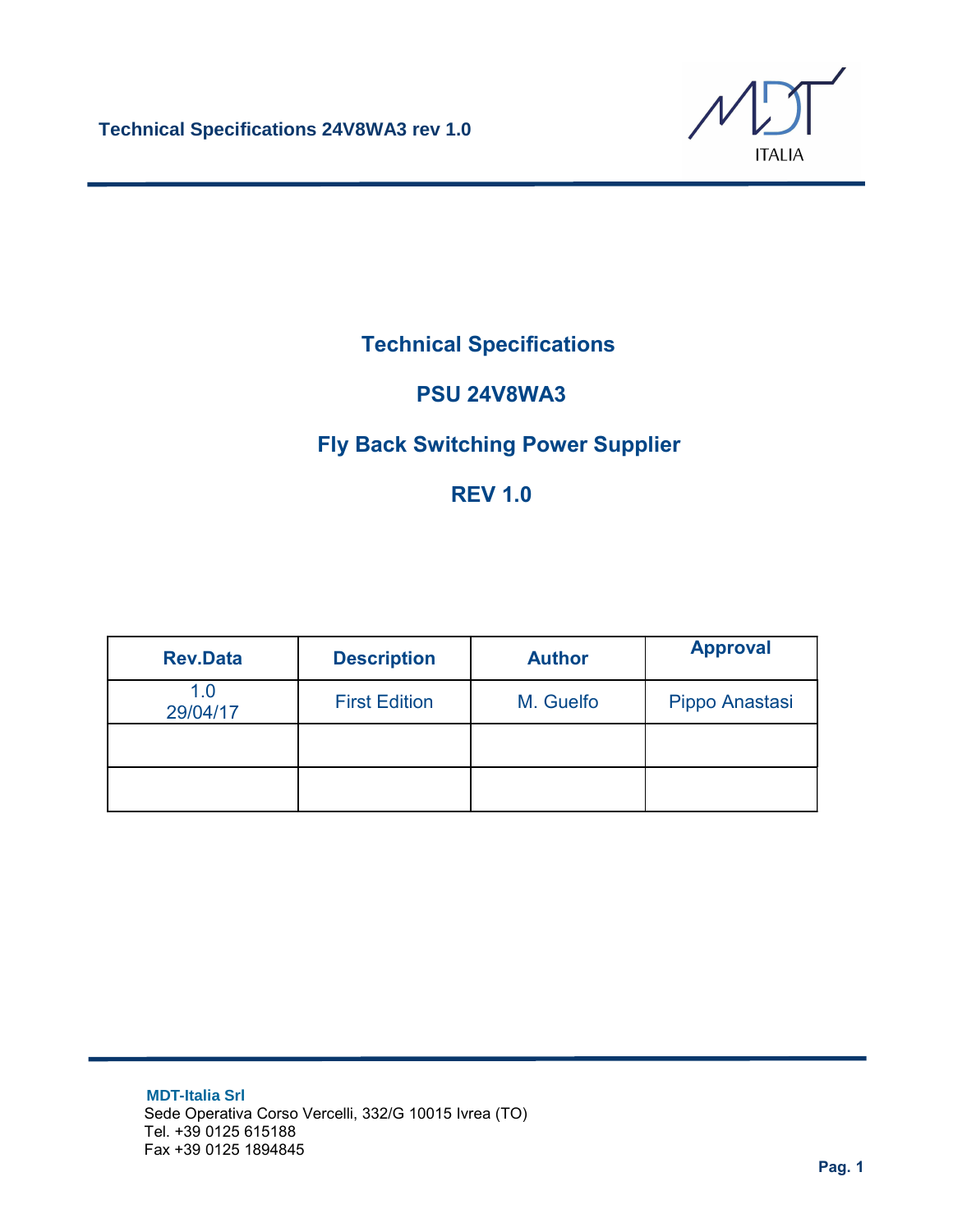

#### **Revision history:**

**1.0:**

− first edition: technical specifications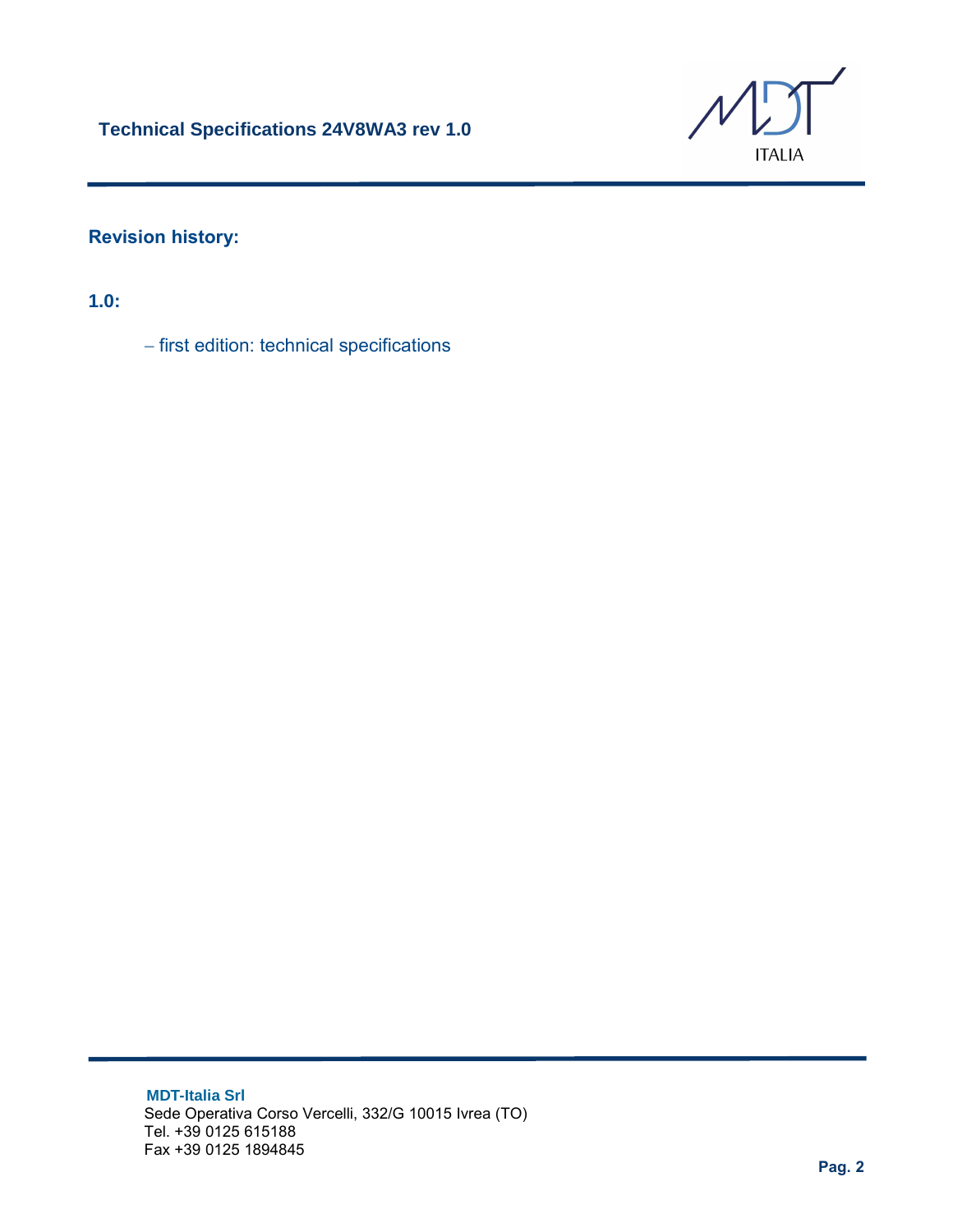

# **Table of Contents**

| $\bullet$<br>$\bullet$<br>$\bullet$ |  |
|-------------------------------------|--|
|                                     |  |
|                                     |  |
|                                     |  |
|                                     |  |
|                                     |  |
|                                     |  |
|                                     |  |
|                                     |  |
|                                     |  |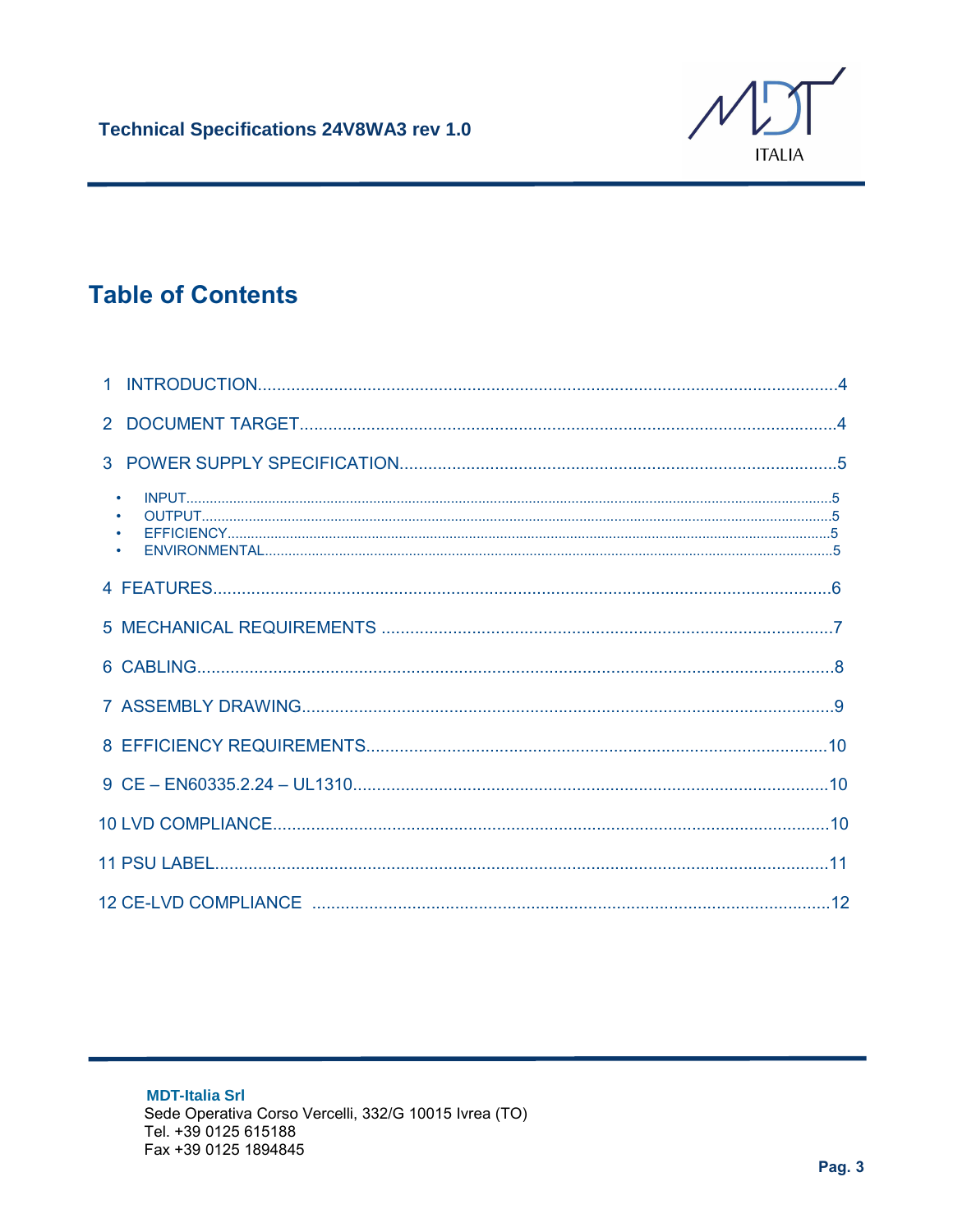

#### **1 Introduction**

This document describes a 8W continous universal input, single output power supply capable of delivering as peak up to 10W.

The purpose of the following project is the design of an external insulated switching power supply to be used in a fridge to power a small air fan.

Starting from the electrical and environment requirements, the development will consider the following constraints in order of importance:

- Mechanical constraints
- Efficiency constraints

Finally the device will be submitted to the a certification lab in order to produce all the required compatibility test reports and safety marks.

#### **2 Document target**

This document aims the target of contain all the technical details of the activity.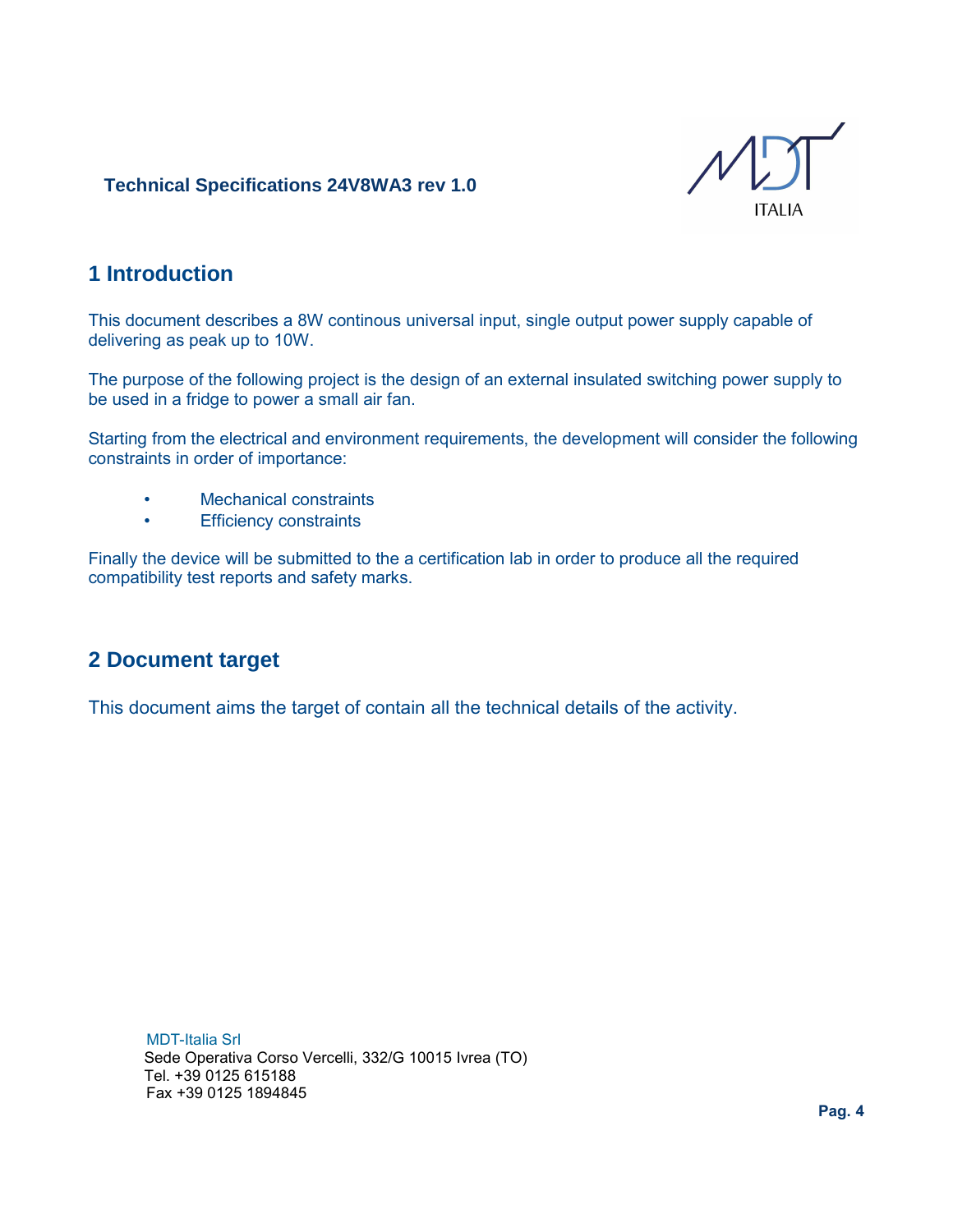

## **1 Power Supply Specification**

◦ *Input*

|                             | Voltage range<br>Frequency                                                                                                                                                                   | 100-240 VAC<br>50/60 Hz                                               | $(2 Write - no P.E.)$        |
|-----------------------------|----------------------------------------------------------------------------------------------------------------------------------------------------------------------------------------------|-----------------------------------------------------------------------|------------------------------|
|                             | No-load Input Power                                                                                                                                                                          | 250 mW                                                                | $(Q$ 230 VAC)                |
|                             | <b>Output</b><br>$\circ$                                                                                                                                                                     |                                                                       |                              |
| $\bullet$<br>$\bullet$<br>٠ | Voltage<br><b>Output voltage Tolerance</b><br>max Output Ripple Voltage<br><b>Output Current</b><br>max impulse Output Current<br><b>Continuous Output Power</b><br><b>Peak Output Power</b> | <b>24 V DC</b><br>± 10%<br>250 mV<br>330 mA<br>400 mA<br>8 W<br>10 W  | 20 MHz bandwidth             |
|                             | <b>Efficiency</b><br>$\circ$                                                                                                                                                                 |                                                                       |                              |
|                             | <b>Full Load</b>                                                                                                                                                                             | 73 %                                                                  | Average POUT, 25 °C (230Vac) |
|                             | <b>Environmental</b><br>O                                                                                                                                                                    |                                                                       |                              |
|                             | <b>Conducted EMI</b><br><b>Safety</b>                                                                                                                                                        | Meets CISPR22B / EN55022B<br>Designed to meet IEC950, UL1950 Class II |                              |
| $\bullet$                   | <b>Ambient Temperature</b>                                                                                                                                                                   | $0^{\circ}$ C +45 $^{\circ}$ C                                        | Open frame, sea level        |
|                             | $MTBF$ at $25^{\circ}C$                                                                                                                                                                      | 100,000 hrs                                                           |                              |

• All the materials and processes involved in the supplying of this power supply will follow the vigent ROHS normative.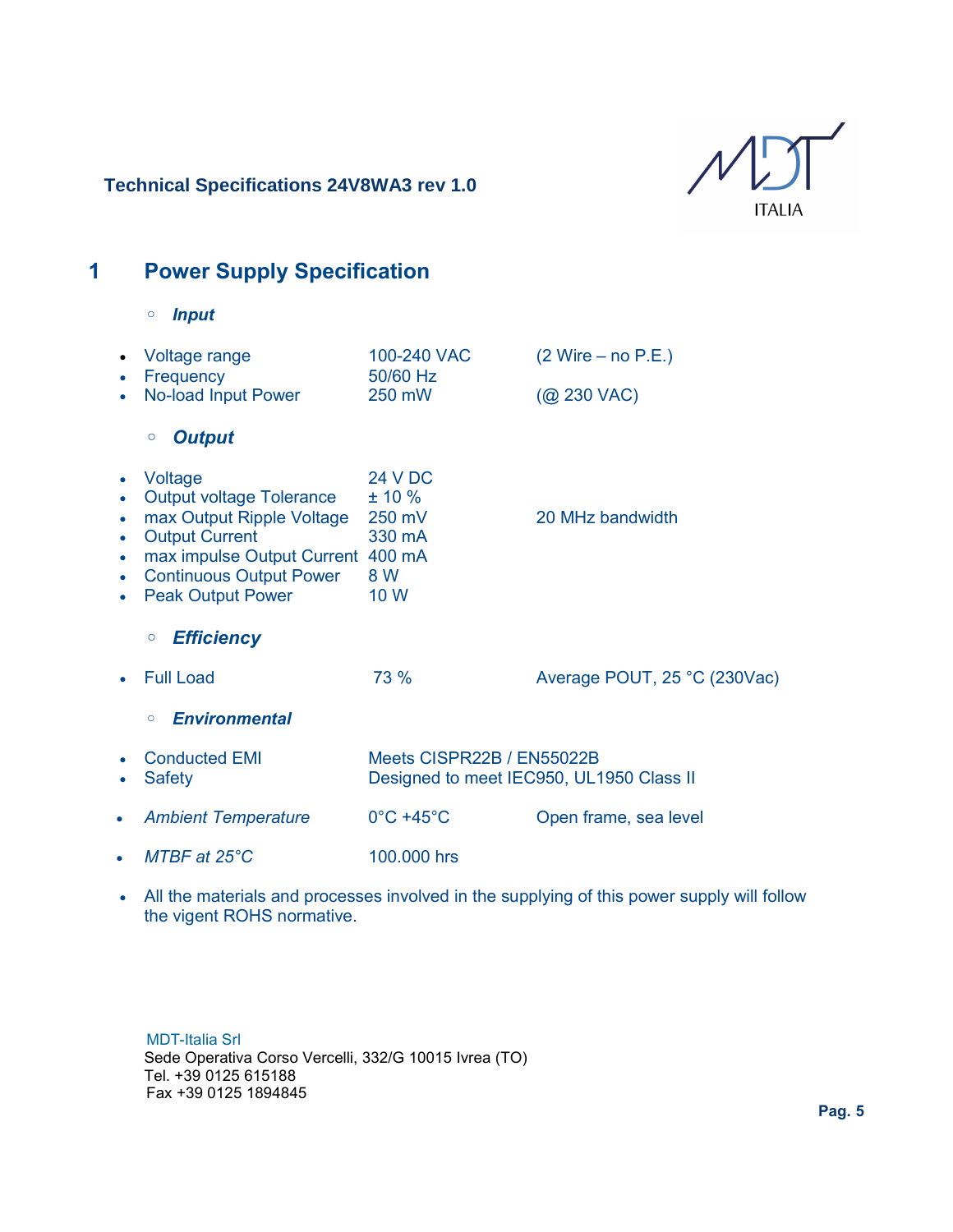

### **2 Features**

- Revolutionary control concept provides very low cost, low part count solution
- Primary side control eliminates secondary side control and opto-coupler
- Provides +/-5% CV
- Over-temperature protection
- tight tolerance (+/-5%) with hysteretic recovery for safe PCB temperature under all conditions
- Auto-restart output short circuit and open-loop protection
- E-Shield<sup>™</sup> winding technique dramatically reduces EMI filtering
- **EcoSmart®** Easily meets all current international energy efficiency standards
	- − China (CECP) / CEC / ENERGY STAR 1.1 / EU CoC
- No-load consumption <250 mW at 265 VAC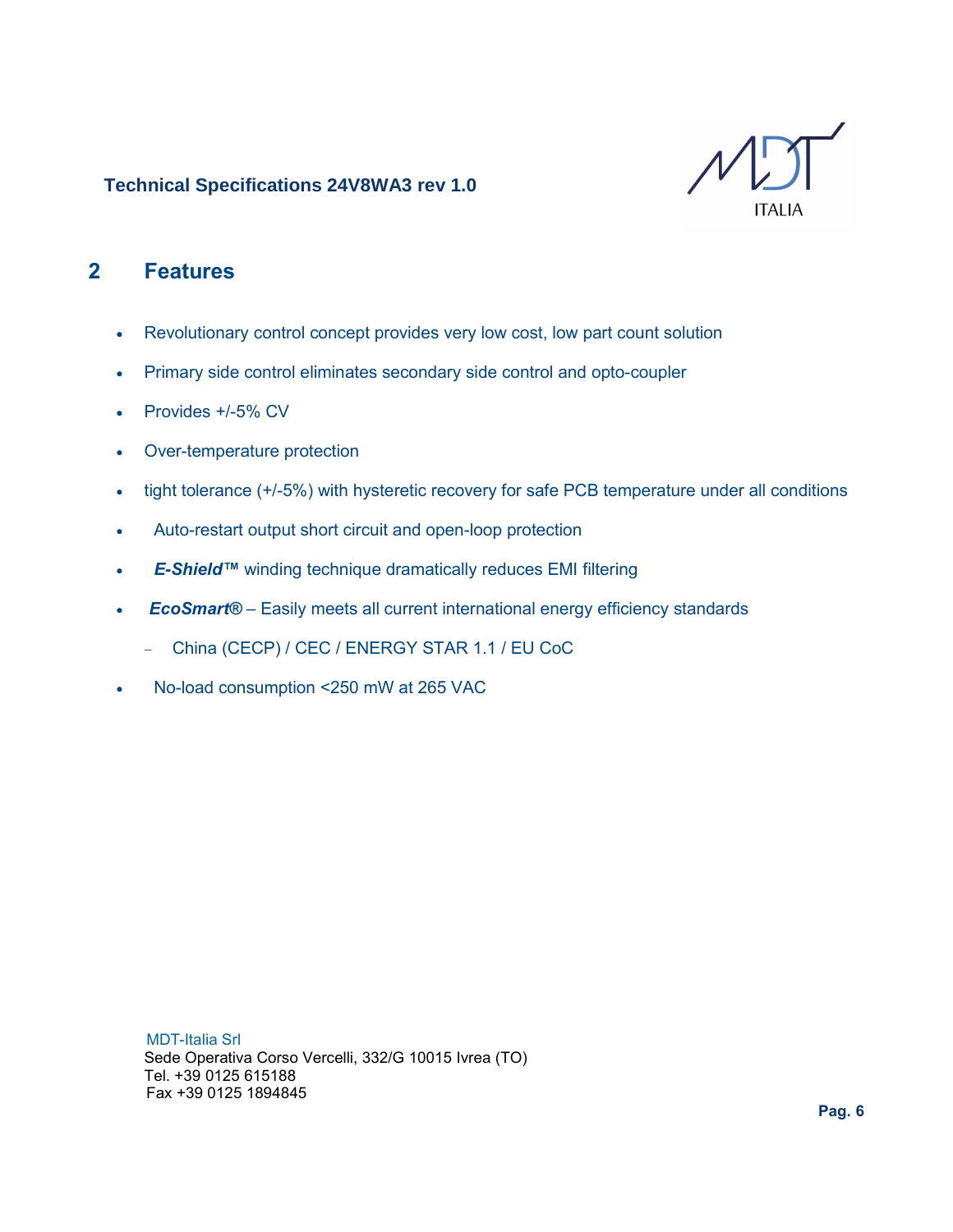

### **3 Mechanical Requirements**

The following picture show the ABS plastic enclosure that hosts the PSU ultrasound sealed. In some configuration the wiring terminations can be with connector. Actually the first configuration (24V8WA3) has a 4-wires cable 375 mm long outside the enclosure with

4 pin connector JST ELP-04NV (see sketch below).

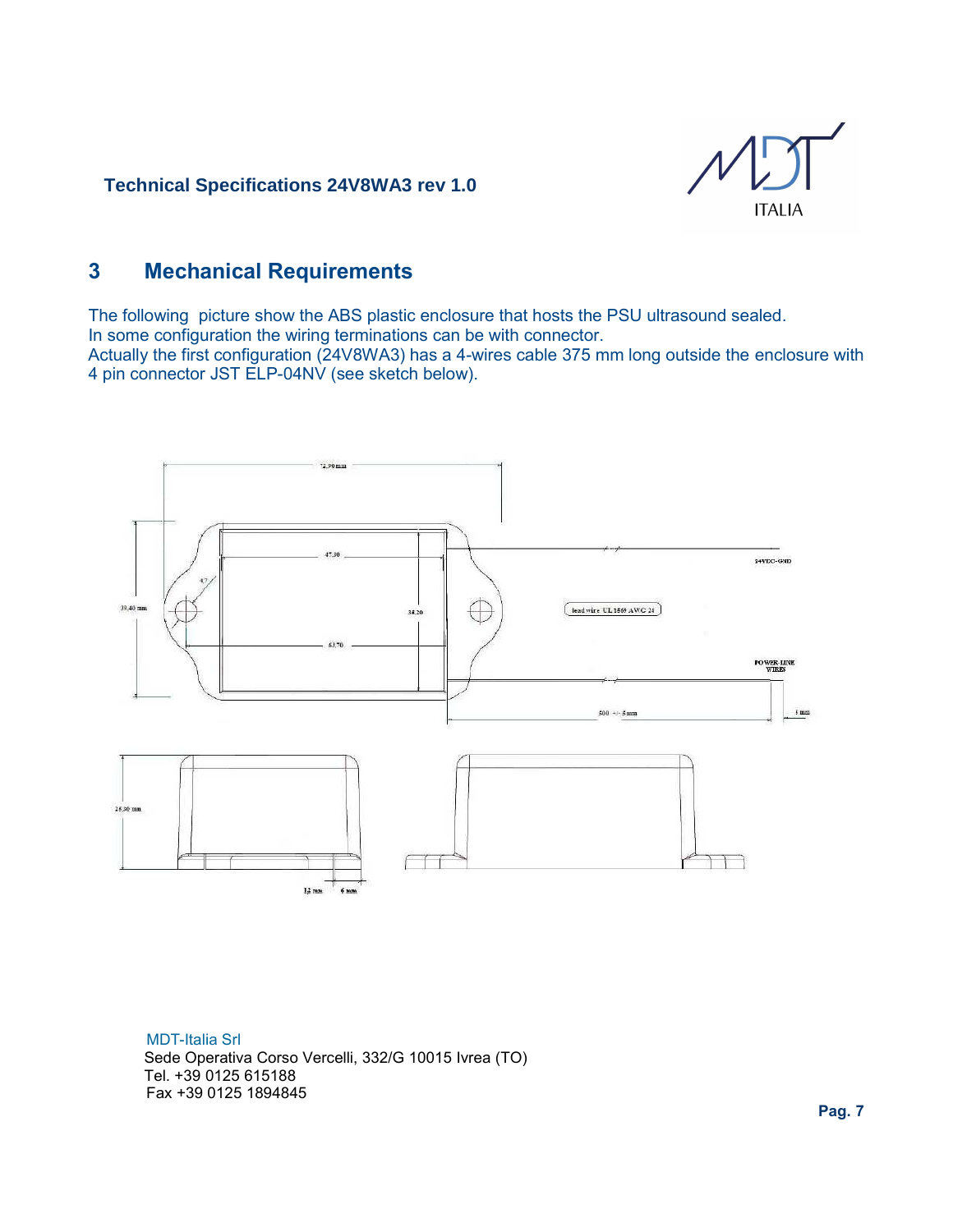

#### **4 Cabling sketch**



-241902500049 JST ELP-04NV



Pri. input wire Suzhou Jinlianli 1569 300V, 105°C, UL. UL E228191 Wire & Cable Co., Min. 24AWG Ltd. Shenzhen Woer RSFR-H VW-1, 125°C UL **UL E203950** Insulated tube on pri. Input Heat-Shrinkable wire Material Co., Ltd. 300V, 105°C, UL **UL E228191** Sec. output wire Suzhou Jinlianli 1569 Wire & Cable Co., Min. 24AWG Ltd.

#### **Cabling designed for the 24V8WA3 PSU module.**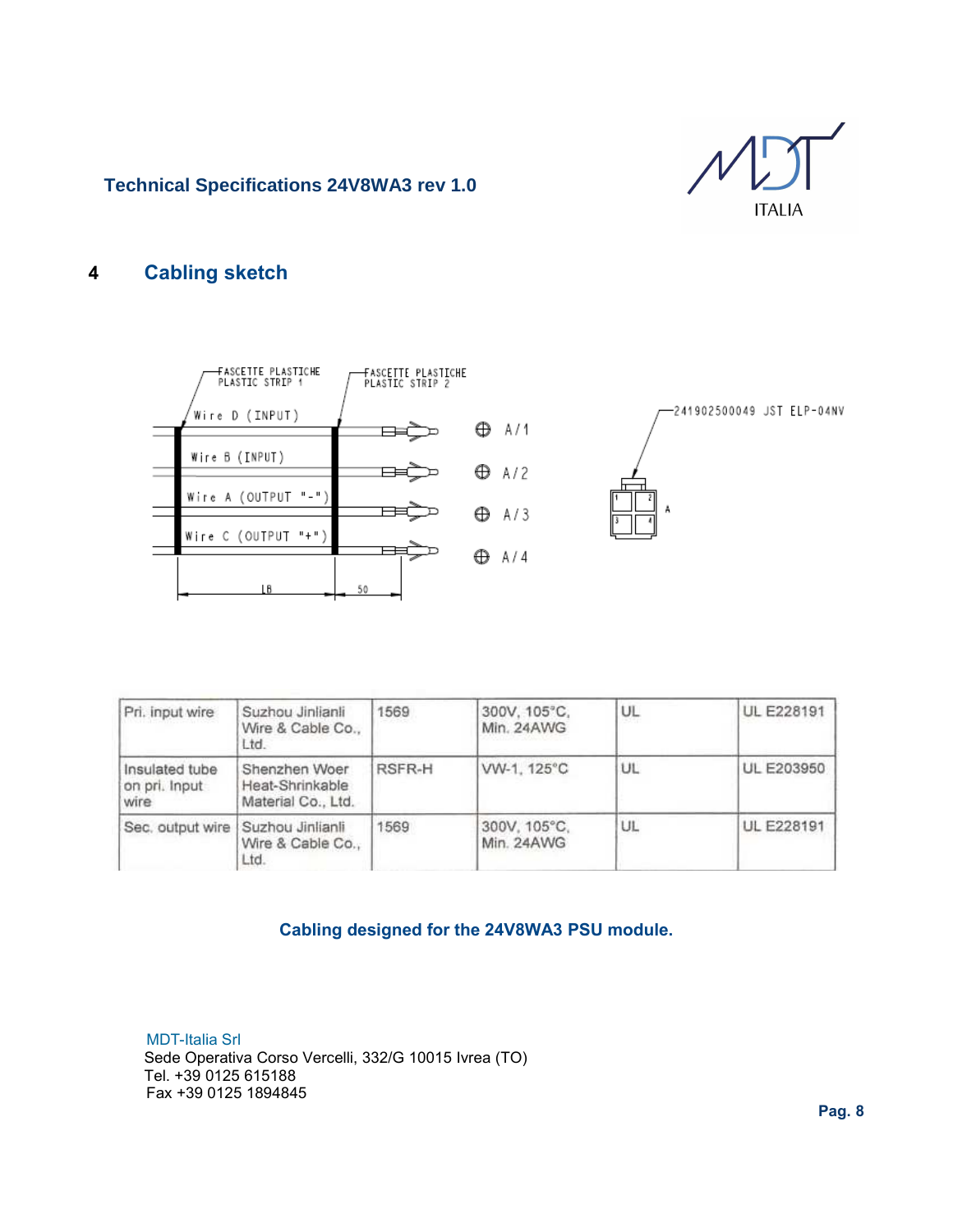

## **5 Assembly drawing**

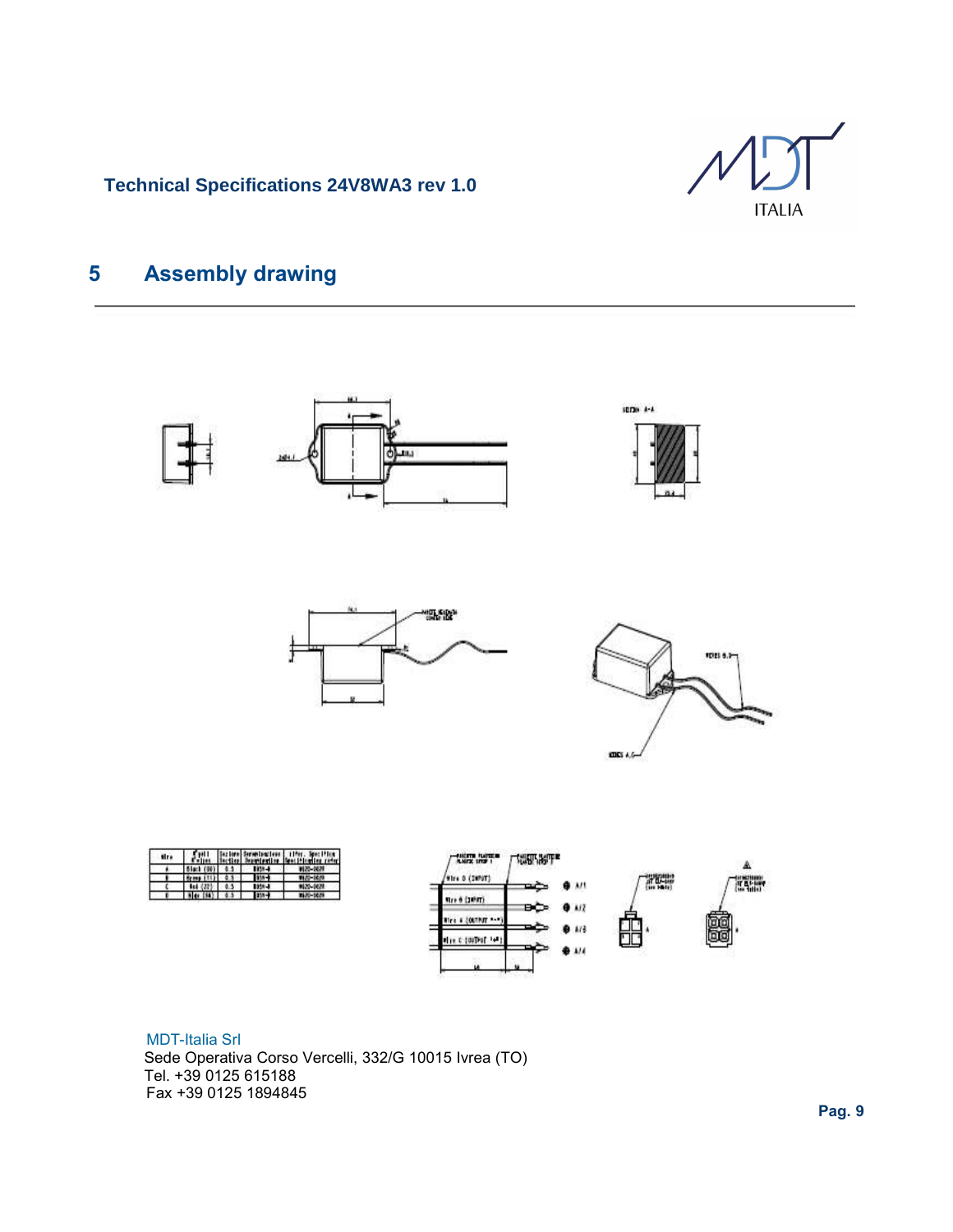ITAI IA

### **6 Efficiency Requirements**

The efficiency is higher than 70%.

### **7 CE – EN60335.2.24 – UL1310**

The power supply will pass through a certification lab in order to produce the necessary conformity test reports for CE, the EN60335.2.24 and UL1310 normative. Based on the collected information we will release the following test reports: CEN55014-1 , CEN55014-2 , CEN61000-3-2 , CEN61000-3-3 simulating a load based on a resistor of 18 Ohm .

### **8 Certificate of Compliance**

The following products have been tested by us with the listed standards and found in compliance with the council LVD directive 2006/95/EC as last amended by EEC Directive 93/68/EEC. It is possible to use CE marking to demonstrate the compliance with this LVD Directive.

#### **No.: ACSS1212220**

**Test Standards:**

- **EN 60335-1: 2012** Safety of household and similar electrical appliances
- **EN 60335-2-24: 2010** Part 2: Particular requirements for refrigerating appliances, ice-cream appliances and ice-makers.
- **Glow-wire test** IEC 60695-2-11 at 550°C and Plastic enclosure 650°C No ignition, no flame.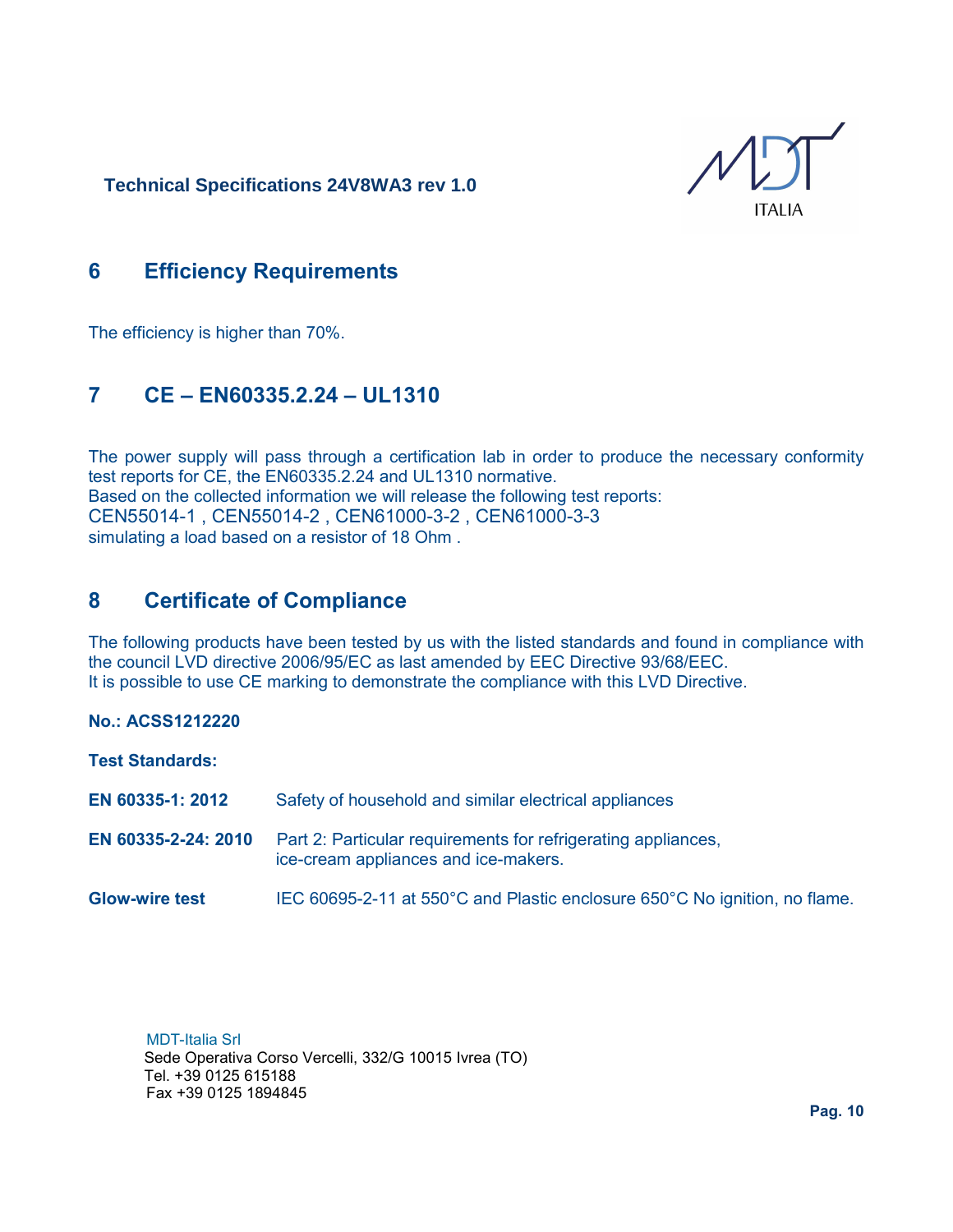**ITALIA** 

#### **11 PSU Label**



| 30.2         | TABLE: Glow wire        |                       |                       | P |
|--------------|-------------------------|-----------------------|-----------------------|---|
| Part         |                         | Test temperature (°C) | <b>Test result</b>    |   |
|              | Plastic enclosure       | 550                   | No ignition, no flame |   |
|              | Transformer (T1) bobbin | 650                   | No ignition, no flame |   |
| $Note(s): -$ |                         |                       |                       |   |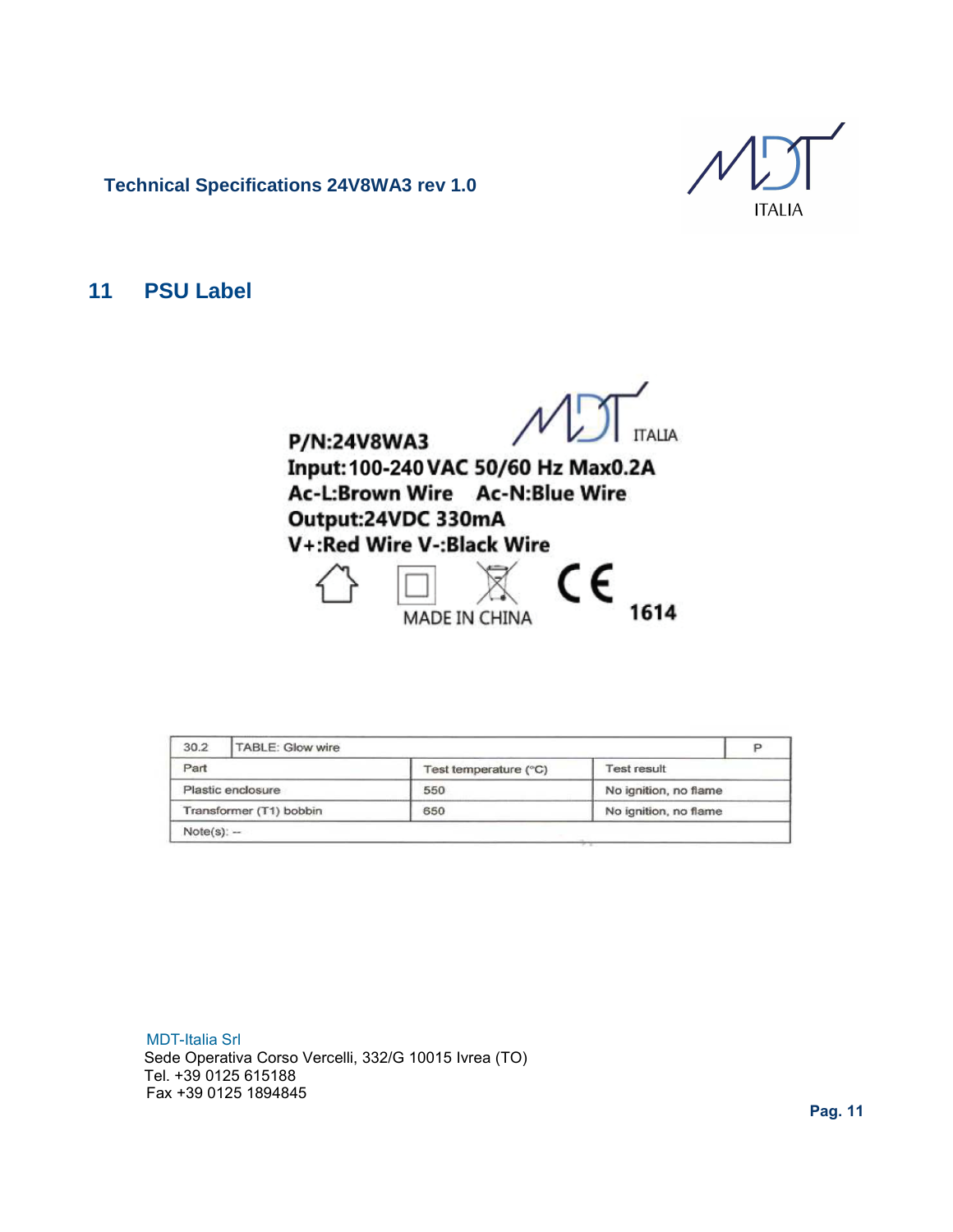

## **12 CE-LVD compliance**

| AUDIX TECHNOLOGY (SHENZHEN) CO., LTD                                                                                                                                                                 |                                                          | Report No.: ACSS1508076<br>Page 1 of 87 |  |  |
|------------------------------------------------------------------------------------------------------------------------------------------------------------------------------------------------------|----------------------------------------------------------|-----------------------------------------|--|--|
| <b>TEST REPORT</b><br>EN 60335-2-24<br>Safety of household and similar electrical appliances<br>Part 2: Particular requirements for refrigerating appliances,<br>ice-cream appliances and ice-makers |                                                          |                                         |  |  |
|                                                                                                                                                                                                      |                                                          |                                         |  |  |
| Tested by (name + signature) : Guo Lu                                                                                                                                                                |                                                          |                                         |  |  |
| Reviewed by (name + signature): Ditto Yu                                                                                                                                                             |                                                          |                                         |  |  |
| Approved by (name + signature) : Carolyn Kang                                                                                                                                                        |                                                          |                                         |  |  |
|                                                                                                                                                                                                      |                                                          |                                         |  |  |
|                                                                                                                                                                                                      |                                                          |                                         |  |  |
|                                                                                                                                                                                                      | Attachment: A to C: 15 pages                             |                                         |  |  |
| Testing Laboratory  : Audix Technology (Shenzhen) Co., Ltd.                                                                                                                                          |                                                          |                                         |  |  |
| Nantou, Shenzhen, Guangdong, China.                                                                                                                                                                  |                                                          |                                         |  |  |
| Testing location/ address Same as above                                                                                                                                                              |                                                          |                                         |  |  |
|                                                                                                                                                                                                      | Applicant's name : Suzhou Duozheng Electronics Co., Ltd. |                                         |  |  |
| Jiangshu Province, China                                                                                                                                                                             |                                                          |                                         |  |  |
| Manufacturer's name: Suzhou Duozheng Electronics Co., Ltd.                                                                                                                                           |                                                          |                                         |  |  |
|                                                                                                                                                                                                      | Jiangshu Province, China                                 |                                         |  |  |
| <b>Test specification:</b><br>EN 60335-1:2012 + A11:2014                                                                                                                                             |                                                          |                                         |  |  |
|                                                                                                                                                                                                      |                                                          |                                         |  |  |
| Non-standard test method N/A                                                                                                                                                                         |                                                          |                                         |  |  |
| Test Report Form No.  : V1.1                                                                                                                                                                         |                                                          |                                         |  |  |
| Trade Mark/Brand name:                                                                                                                                                                               |                                                          |                                         |  |  |
|                                                                                                                                                                                                      |                                                          |                                         |  |  |
| For 12V8WA<br>Input: 100-240V, 50/60Hz, 0.2A; Output: 12Vdc, 667mA<br>For 24V8WA:<br>Input: 100-240V, 50/60Hz, 0.2A; Output: 24Vdc, 330mA                                                            |                                                          |                                         |  |  |

**TRF No.: V1.1**